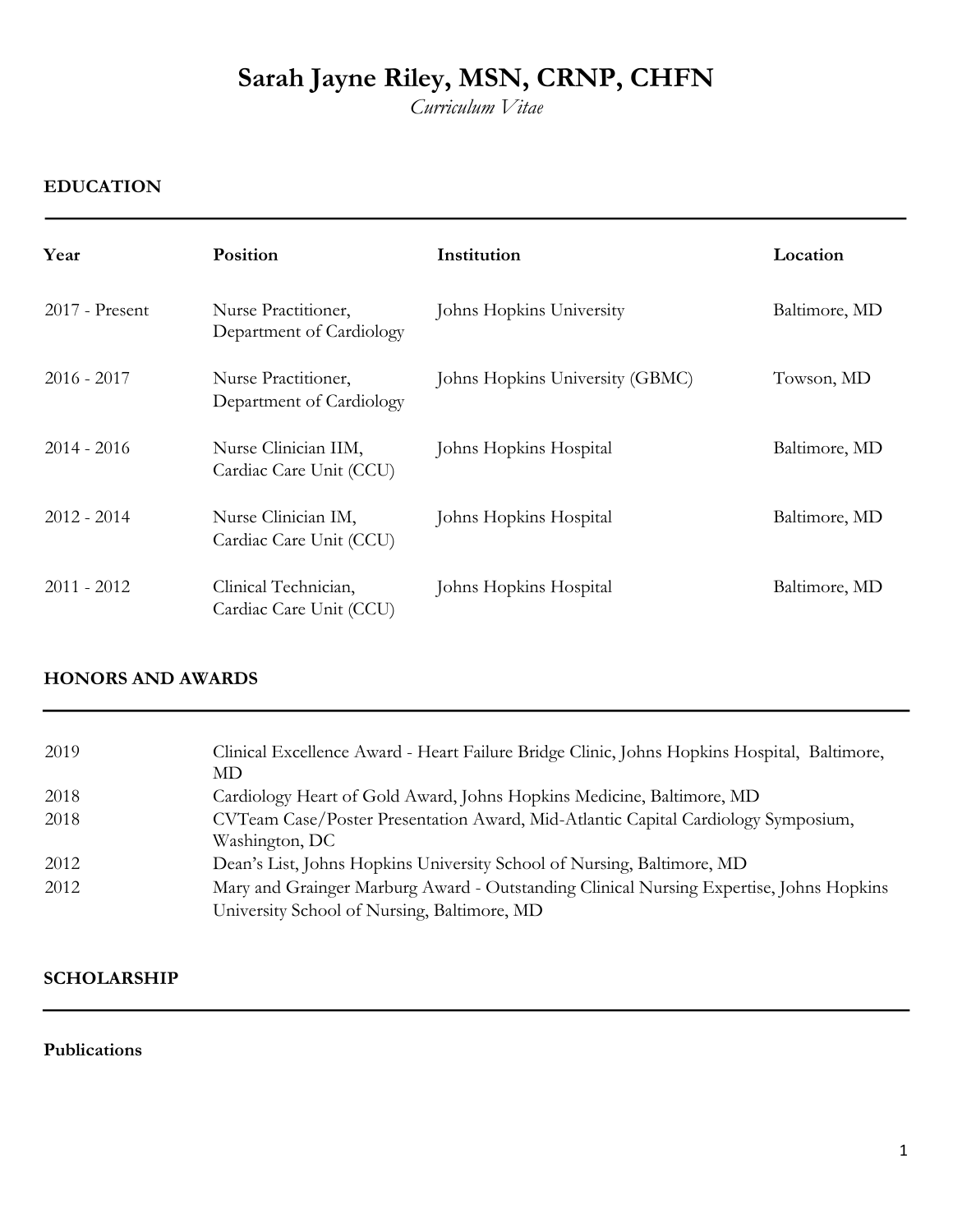*Curriculum Vitae* 

- 1. Vaishnav, J., Hubbard, A., Chasler, J., Lepley, D., Cuomo, K., **Riley, S.**, Menzel, K., Fajardo, J., Sharma, K., Judge, D., Russell, S., & Gilotra, N. (2020). Management of Heart Failure in Cardiac Amyloidosis Using An Ambulatory Diuresis Clinic: An Analysis of Safety and Health Care Utilization*. Journal of Cardiac Failure*, 26 (10): S52.<https://doi.org/10.1016/j.cardfail.2020.09.153>
- 2. Hahn, V. S., Yanek, L. R., Vaishnav, J., Ying, W., Vaidya, D., Lee, Y. Z. J., **Riley, S. J.**, Subramanya, V., Brown, E. E., Hopkins, C. D., Ononogbu, S., Perzel Mandell, K., Halushka, M. K., Steenbergen, C., Rosenberg, A. Z., Tedford, R. J., Judge, D. P., Shah, S. J., Russell, S. D., ... Sharma, K. (2020). Endomyocardial Biopsy Characterization of Heart Failure With Preserved Ejection Fraction and Prevalence of Cardiac Amyloidosis. *JACC: Heart Failure*, 8(9), 712-724. https://doi.org/10.1016/j.jchf.2020.04.007
- 3. Umapathi, P., Cuomo, K., **Riley, S.**, Hubbard, A., Menzel, K., Sauer, E., Gilotra, N. (2020). Transforming Ambulatory Heart Failure Care in the COVID-19 Era: Initial Experience From a Heart Failure Disease Management Clinic. *Journal of Cardiac Failure,* 26 (7), 637-638. <https://dx.doi.org/10.1016%2Fj.cardfail.2020.06.003>
- 4. Cummings, A., Fajardo, J., Cuomo, K., **Riley, S.**, Chambers, J., Menzel, K., Rhodes, P., Fitts, F., Russell, S., Judge, D., & Gilotra, N. (2020). Efficacy of a Nurse Practitioner Managed Outpatient Intravenous Diuresis Clinic to Relieve Recurrent Congestion in Patients with Cardiac Amyloidosis. *Heart and Lung*, 49 (2) 213-214. <https://doi.org/10.1016/j.hrtlng.2020.02.017>
- 5. Freed, K., Cuomo, K., Hubbard, A., **Riley, S.**, Menzel, K., Klemans, N., Fioretti, R., Aslam, M., Umapathi, P., Choi, C. W., Kilic, A., Florido, R., Sharma, K., Hsu, S., & Gilotra, N. (2019). Management of Heart Failure in Left Ventricular Assist Device (LVAD) Patients Utilizing an Outpatient Diuresis Clinic. *Journal of Cardiac Failure*, 25:sup8[.](https://doi.org/10.1016/j.cardfail.2019.07.146) <https://doi.org/10.1016/j.cardfail.2019.07.146>
- 6. Cuomo, K., **Riley, S.**, Cummings, A., Menzel, K., Lepley, D., Cammer, A., Vest, T., Saheed, M., & Gilotra, N. (2019). Implementation of a Touch-Base System Between a Heart Failure Bridge Clinic and Emergency Department to Reduce Heart Failure Hospitalizations*. Journal of Cardiac Failure*, 25 (8), S102-S103. <https://doi.org/10.1016/j.cardfail.2019.07.293>
- 7. Fajardo, J., Cummings, A., Brown, E., Cuomo, K., Rhodes, P., **Woodbury, S.**, Gilotra, N., Russell, S., & Judge, D. (2019) Clinical Pathway to Screen for Cardiac Amyloidosis in Heart Failure with Preserved Ejection Fraction. *Amyloid*, 26:sup1, 166-167, DOI: 10.1080/13506129.2019.1583178
- 8. **Riley, S.**, Sharma, K., Cummings, A., Cuomo, K., Chasler, J., Rhodes, P., Marino, B., Fajardo, J., Chambers, J., Adesiyun, T., Russell, S., & Gilotra, N. (2018). Trying to Stay Afloat: Reducing Heart Failure Hospitalizations Among Heart Failure with Preserved Ejection Fraction Patients by Utilization of an Outpatient Heart Failure Bridge Clinic. *Journal of Cardiac Failure*, 24 (8), S72-S73[.](https://doi.org/10.1016/j.cardfail.2018.07.302) <https://doi.org/10.1016/j.cardfail.2018.07.302>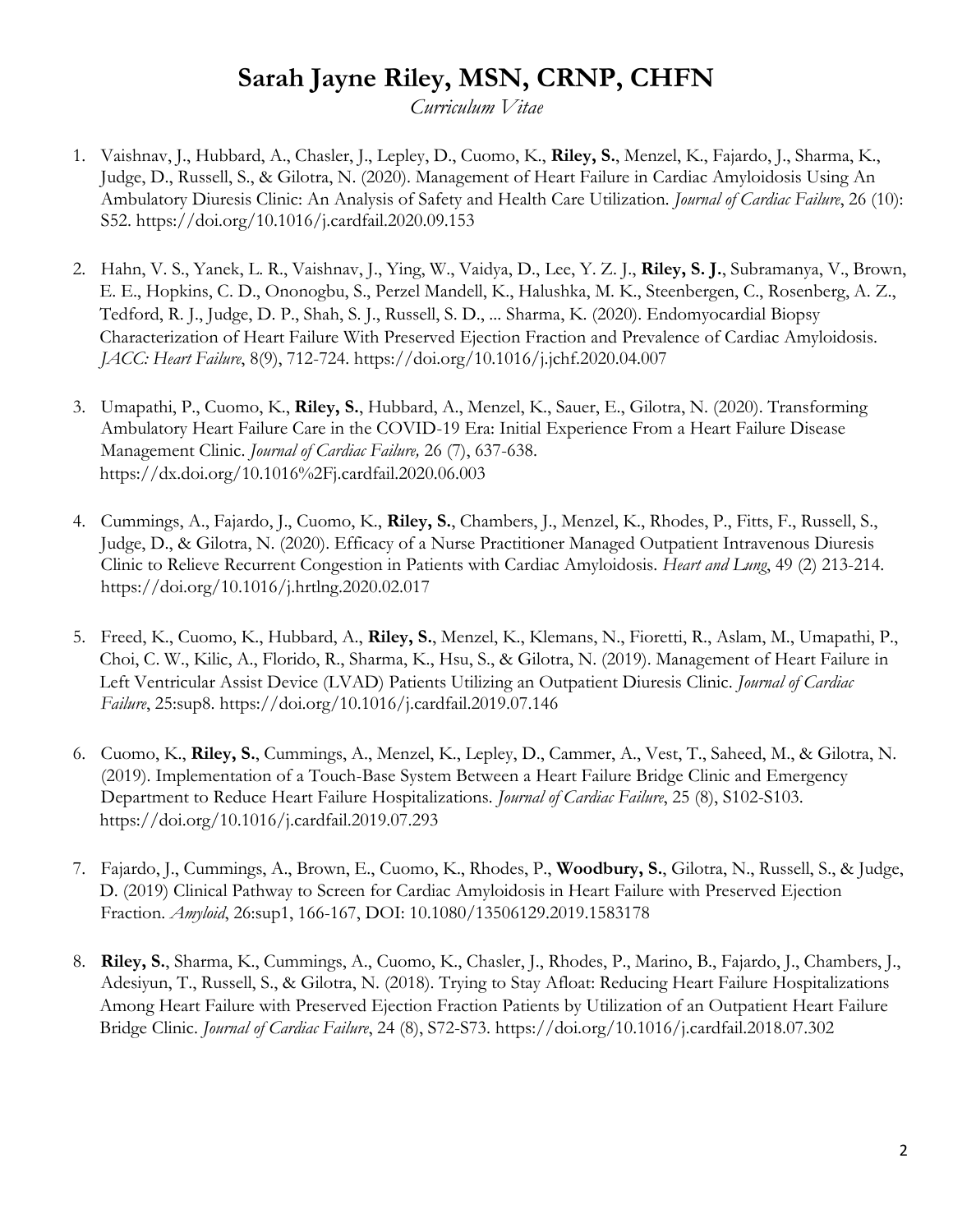*Curriculum Vitae* 

#### **Conference Meetings / Presentations**

#### **National**

2018 Poster: Trying to Stay Afloat: Reducing Heart Failure Hospitalizations Among Heart Failure with Preserved Ejection Fraction Patients by Utilization of an Outpatient Heart Failure "Bridge" Clinic. Heart Failure Society of America, Nashville, Tennessee.

#### **Regional**

- 2019 Invited: Heart Failure Review and Management. Chesapeake Bay Chapter American Association of Critical-Care Nurses 30th Annual Futures Conference, Annapolis, Maryland.
- 2018 Invited: Pharmacologic Management of Congestive Heart Failure. The Maryland Academy of Advanced Practice Clinicians (MAAPC) & Chesapeake Bay Affiliate of the National Association of Clinical Nurse Specialists (CBANACNS) Pharmacology Update 2018 Conference, Annapolis, Maryland.
- 2018 Invited: Trying to Stay Afloat: Reducing Heart Failure Hospitalizations Among Heart Failure with Preserved Ejection Fraction Patients by Utilization of an Outpatient Heart Failure "Bridge" Clinic. American College of Cardiology (ACC) Mid-Atlantic Capital Cardiology (MACCS) Symposium CVTeam Poster/Case Presentation Competition, Washington, District of Columbia.

#### **Local**

- 2020 Invited: The "Trajectory" of a Bullet into Nursing. Gettysburg College Pre-Health Professions Club, Gettysburg, Pennsylvania.
- 2018 Invited: The "Trajectory" of a Bullet into Nursing. Gettysburg College Pre-Health Professions Club, Gettysburg, Pennsylvania.

### **PROFESSIONAL ACTIVITIES**

### **Society/Association Membership and Leadership**

| American College of Cardiology               | Member | 2018 - Present |
|----------------------------------------------|--------|----------------|
| American Association of Heart Failure Nurses | Member | 2017 - Present |
| Heart Failure Society of America             | Member | 2017 - Present |